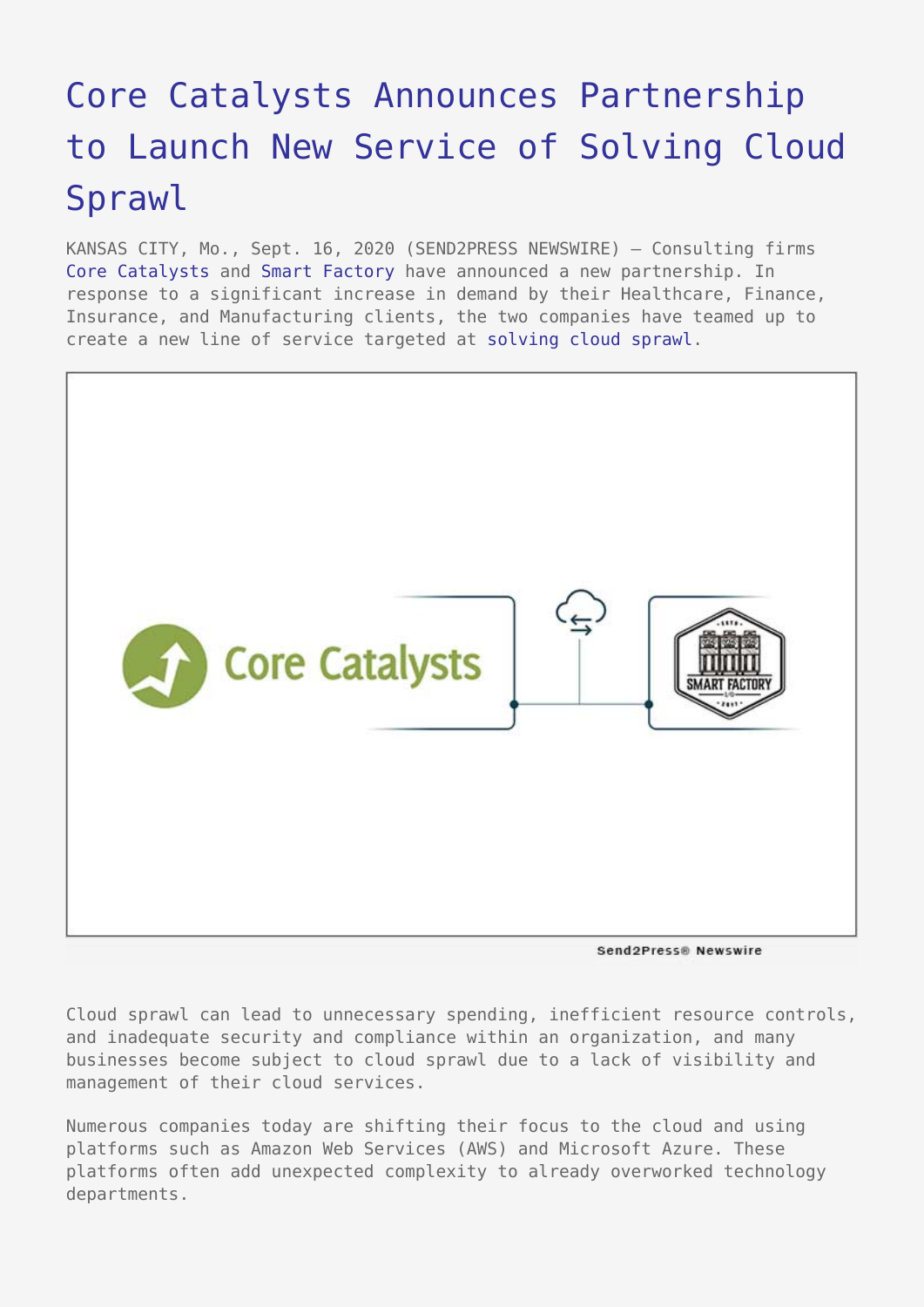"Our clients have seen an alarming increase in computer storage costs and security risks, and they often times require more specialized people to manage configurations and approvals," said Jim Wadella, Managing Member of Core Catalysts.

Cloud platforms often offer "quick fixes" that fail to address underlying issues, and the result is more spend for software enhancements and a growing lack of visibility over time. This makes it difficult for an organization to control cloud costs, resources, and security and compliance, which all contribute directly to the success and direction of a company.

"This new offering is in direct response to an issue we've seen across all of our clients," said Doug Richards, CEO of Smart Factory. "The add-to-cart functionality of the AWS and Azure consoles makes it too easy for IT staff to subscribe to products that start off at pennies but can quickly spiral into thousands of dollars a month."

With Core Catalysts and Smart Factory's new partnership, they commit to solving companies' cloud sprawl. Whether it is a one-time diagnostic or ongoing cloud management, their services deliver easy-to-understand, proven, diagnostic data and processes to reestablish control. Their user-friendly platform makes onboarding easy to quickly gain relevant insights for effective decision-making and continuous improvement to cloud management. As a result, organizations can expect full visibility, immediate financial impacts, and leading practices for security and compliance.

For more information, please visit the partner website: <https://www.corecatalysts.com/cloud-solutions/>

## **About Core Catalysts**

Core Catalysts is a Management Consulting firm based in Kansas City that serves clients across the U.S. in various industries. Core Catalysts provides services such as Process Improvement, Product/Service Commercialization, Revenue Enhancement, Financial Modeling, Program/Project Management, Software Selection, Enterprise Risk Management and Business Performance Improvement through a team that is composed of results-oriented individuals.

Learn more at: <https://www.corecatalysts.com/>

## **About Smart Factory**

Smart Factory is an IT Management Consulting firm based in Kansas City. For over ten years the Smart Factory team has been perfecting Remote Workforce Management, a staff augmentation system that teams seasoned senior executives with technology specialists from around the world and provides Smart Factory clients with a fully-managed outsourced resource pool that scales and shrinks on-demand. Additionally, Smart Factory offers fractional CIOs, Corporate Advisory services, Product Development, and related services supporting specialized strategic needs.

Learn more at: <https://www.smartfactory.io/>